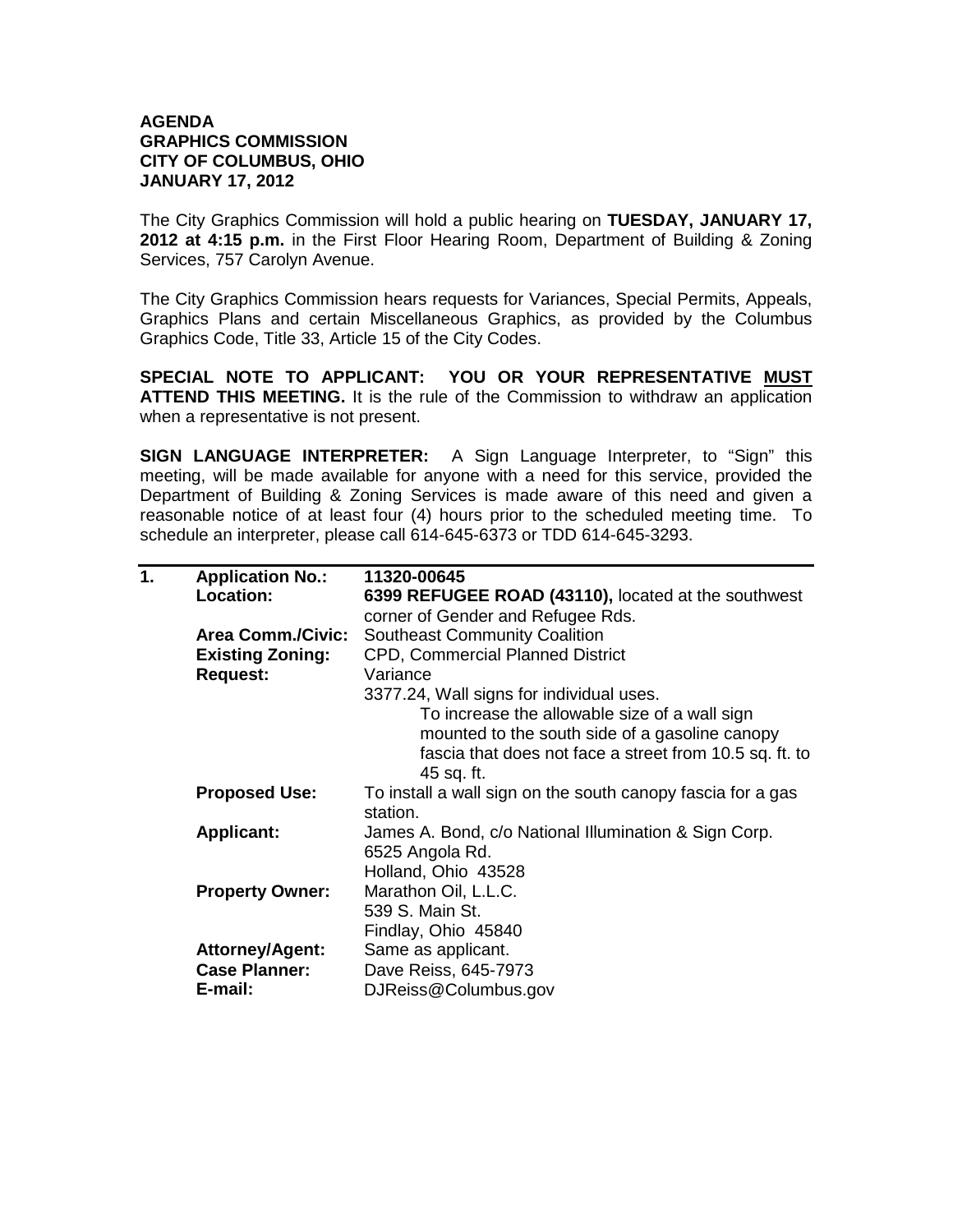| 2. | <b>Application No.:</b>  | 11320-00646                                             |
|----|--------------------------|---------------------------------------------------------|
|    | Location:                | 744 WEST 5TH AVENUE (43201), at the northeast corner    |
|    |                          | of Olentangy River Rd. & W. 5th Ave.                    |
|    | <b>Area Comm./Civic:</b> | 5th by Northwest Area Commission                        |
|    | <b>Existing Zoning:</b>  | <b>CPD, Commercial Planned District</b>                 |
|    | <b>Request:</b>          | Variance                                                |
|    |                          | 3372.706, Graphics.                                     |
|    |                          | To replace two, manual changeable copy price            |
|    |                          | signs with two, automatic, changeable-copy price        |
|    |                          | signs.                                                  |
|    | <b>Proposed Use:</b>     | To allow the installation of automatic, changeable-copy |
|    |                          | gas price signs.                                        |
|    | <b>Applicant:</b>        | James A. Bond, c/o National Illumination & Sign Corp.   |
|    |                          | 6525 Angola Rd.                                         |
|    |                          | Holland, Ohio 43528                                     |
|    | <b>Property Owner:</b>   | Marathon Oil, L.L.C.                                    |
|    |                          | 539 S. Main St.                                         |
|    |                          | Findlay, Ohio 45840                                     |
|    | <b>Attorney/Agent:</b>   | Same as applicant.                                      |
|    | <b>Case Planner:</b>     | Dave Reiss, 645-7973                                    |
|    | E-mail:                  | DJReiss@Columbus.gov                                    |
|    |                          |                                                         |

| 3. | <b>Application No.:</b>  | 11320-00650                                                  |
|----|--------------------------|--------------------------------------------------------------|
|    | Location:                | 3308 SOUTH HIGH STREET (43207), at the southeast             |
|    |                          | corner of Rumsey Rd. & S. High St.                           |
|    | <b>Area Comm./Civic:</b> | Far South Columbus Area Commission                           |
|    | <b>Existing Zoning:</b>  | C-4, Commercial                                              |
|    | <b>Request:</b>          | Variance                                                     |
|    |                          | 3372.706, Graphics.                                          |
|    |                          | To erect a billboard.                                        |
|    | <b>Proposed Use:</b>     | To permit the installation of an electronic, changeable-copy |
|    |                          | billboard in a Community Commercial Overlay District.        |
|    | <b>Applicant:</b>        | Scott Hoover, c/o Clear Channel Outdoor                      |
|    |                          | 770 Harrison Dr.                                             |
|    |                          | Columbus, Ohio 43204                                         |
|    | <b>Property Owner:</b>   | Luigi Fantozzi Trust                                         |
|    |                          | 1500 McCoy Rd.                                               |
|    |                          | Columbus, Ohio 43220                                         |
|    | <b>Attorney/Agent:</b>   | Same as applicant.                                           |
|    | <b>Case Planner:</b>     | Dave Reiss, 645-7973                                         |
|    | E-mail:                  | DJReiss@Columbus.gov                                         |
|    |                          |                                                              |